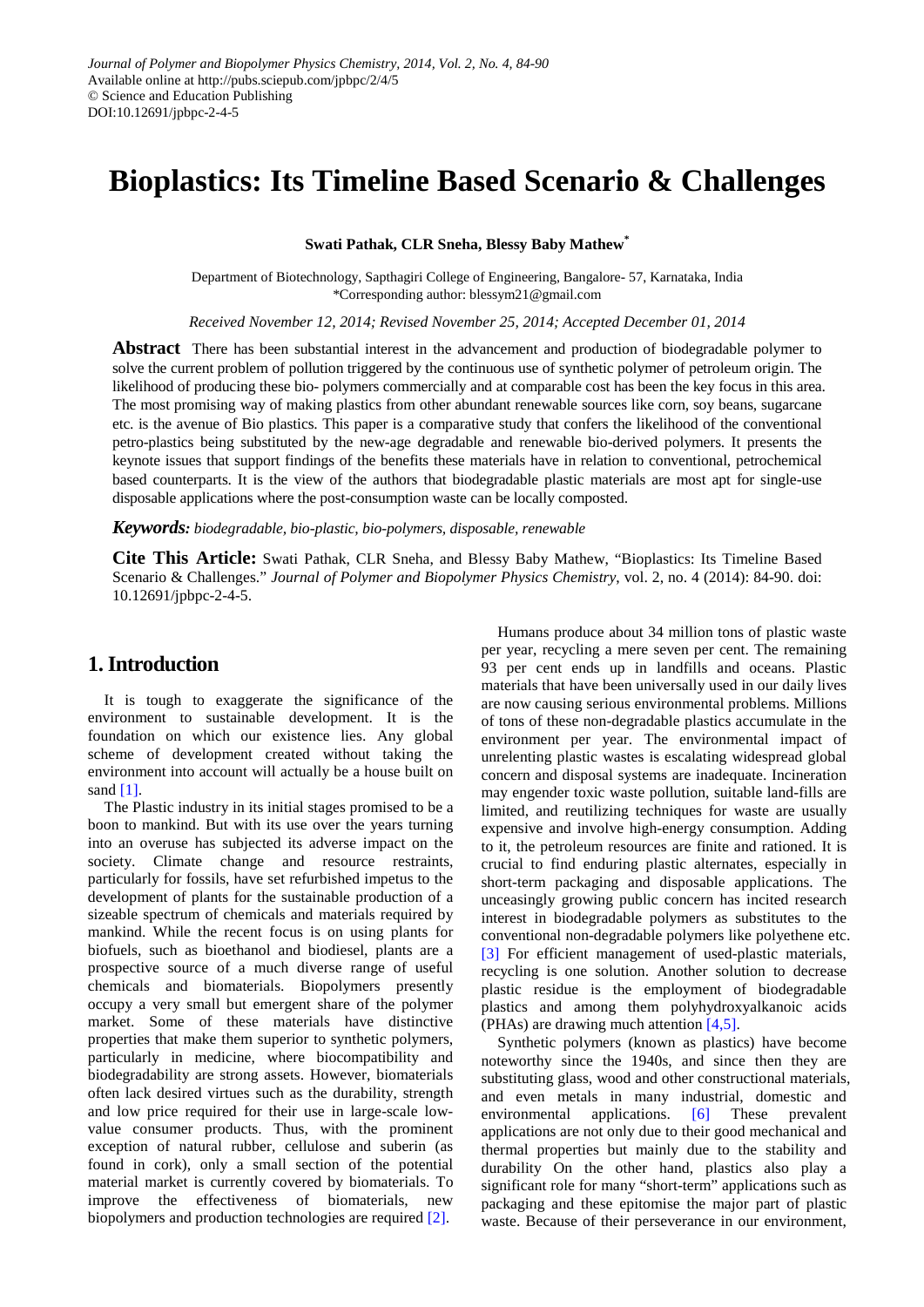several communities are now more perceptive to the impact of discarded plastic on the environment, including detrimental effects on wildlife, marine life and on the aesthetic qualities of cities and forest. The increased cost of solid waste disposal as well as the prospective menaces from waste incineration such as dioxin emanation from PVC makes synthetic plastic, a waste management problem. Subsequently, for the past two decades, there have been mounting public and scientific interests concerning the use and development of biopolymer (biodegradable polymers) materials as an ecologically valuable alternative to plastics, which must still maintain the desired physical and chemical properties of conventional synthetic plastics; thus proposing a solution for the existing grave problem of plastic waste [\[7\].](#page-6-5)

# **2. Plastics: Its Classification, Structure and Uses**

Plastics are essentially a by-product of petroleum refining. . Webster's Dictionary defines plastics as: any of various complex organic compounds produced by polymerization, capable of being modeled, extruded, cast into various shapes and films, or drawn into filaments and then used as textile fibres. In plastics production, the components of oil or natural gas are heated in a cracking process, yielding hydrocarbon monomers that are then chemically bonded into polymers. Different combinations of monomers produce polymers with different characteristics.

The carbon atoms act as a basic backbone of hydrocarbon polymer, with hydrogen atoms branching off the carbon spine. Some plastics contain other elements as well such as Teflon containing fluorine, PVC containing chlorine, and nylon containing nitrogen [\[8\].](#page-6-6)

Plastics have vast applications in every prospect of life. They are used in the production of packaging items, furniture, and fabrics to medical equipment and construction articles etc.

There are several reasons for the popularity of plastics. Some of them are as follows:

- Low cost.
- Resistance to chemical solar and microbial degradation.
- Thermal and chemically insulating properties.
- Low weight.

Plastics can also be customised for numerous uses like prosthetic limbs, bullet proof vest etc. The use of plastic materials in cars and airplanes lessens their weight and hence upsurges their fuel efficiency.

Plastics are roughly classified into two main classes. These are explained in the table below which gives a general overview of both the types.

|  |  | Table 1. Classification of plastics |  |  |
|--|--|-------------------------------------|--|--|
|--|--|-------------------------------------|--|--|

| <b>THERMOSETS</b>                                                                                                                 | <b>THERMOPLASTICS</b>                                                                                                           |  |  |
|-----------------------------------------------------------------------------------------------------------------------------------|---------------------------------------------------------------------------------------------------------------------------------|--|--|
| 1. Solidifies or sets irrevocably when heated.                                                                                    | 1. Softens when exposed to heat and yields to original state at room<br>temperature.                                            |  |  |
| 2. The molecules of these plastics are cross linked in three dimensions<br>and this is why they cannot be redesigned or recycled. | 2. Do not undergo significant chemical change.                                                                                  |  |  |
| 3. They are useful for their durability and strength.                                                                             | 3. Weak bond, which becomes even weaker on reheating.                                                                           |  |  |
| 4. Used predominantly in automobiles and construction applications.<br>Other uses include adhesives, inks, and coatings.          | 4. Thermoplastics can easily be shaped and modelled into products such as<br>floor coverings, credit cards, carpet fibres, etc. |  |  |
|                                                                                                                                   |                                                                                                                                 |  |  |



**Figure 1.** Broad categories of bio plastics [\[9\]](#page-6-7)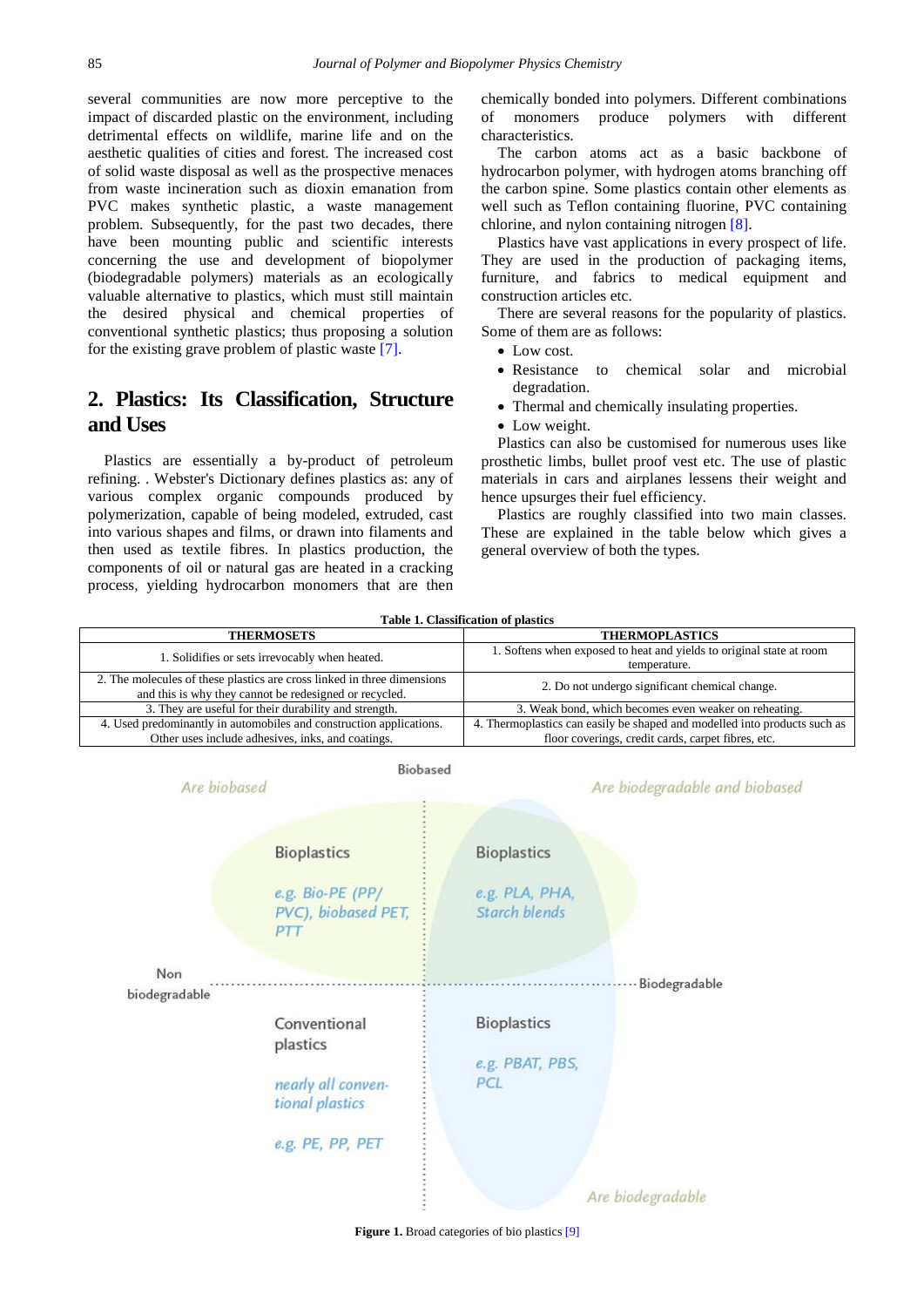Plastics are so crucial to our lives and so resourceful in their usage, that their usage cannot be completely discontinued. Hence, complementary solutions to this challenge are being looked at. The most promising way out seems to be coming in the form of bio plastics [\[9\].](#page-6-7)

Plastics that are composed from renewable resources (plants like corn, tapioca, potatoes, sugar and algae) and which are entirely or partially bio-derived, and/or biodegradable or compostable are called **bio plastics**.

European Bio plastics have cited 2 extensive categories of bio plastics:

**Bio based Plastics**: The term bio based suggests that the material or product has (partly) resulted from biomass (plants). Biomass utilised for bio plastics stems from plants like corn, sugarcane, or cellulose.

**Biodegradable Plastics**: These are plastics which break down/disintegrate into organic matter and gases like CO2, etc. in a particular time and compost which are stated in standard references (ISO 17088, EN 13432 / 14995 or ASTM 6400 or 6868) [\[10\].](#page-6-8)

Conversely, it should be observed that the property of biodegradation does not depend on the resource origin of a material, but is rather related to its chemical structure. In other words, 100 per cent bio-based plastics may be nonbiodegradable, and 100 per cent fossil-based plastics could be biodegrade.

Thus all the highlighted regions in the graph correspond to bio plastics. They can thus be bio based-biodegradable, non-bio based-biodegradable and bio based-non biodegradable.

### **3. History**

A plastic is a kind of synthetic or man-made polymer; comparable in many ways to natural resins found in trees and other plants. The expansion of artificial plastics or polymers began around 1860, when John Wesley Hyatt developed a cellulose derivative. His creation was later patented under the name "Celluloid" and was rather successful commercially, being used in the production of products ranging from dental plates to men's collars. [\[11\]](#page-6-9)

Over the next few decades, many more plastics were introduced, comprising some modified natural polymers like rayon, made from cellulose products. Soon after the turn of the century, Leo Hendrik Baekeland, a Belgian-American chemist, developed the first fully synthetic plastic which he sold under the brand name "Bakelite". In 1920, a foremost breakthrough occurred in the development of plastic materials. A German chemist, Hermann Staudinger, theorised that plastics were made up of very large molecules held together by strong chemical bonds. This prompted an increase in research in the field of plastics. Many new plastic products were conceived during the 1920s and 1930s, including nylon, methyl methacrylate, also known as Lucite or Plexiglas, and polytetrafluoroethylene, which was marketed as "Teflon" in 1950. Nylon was first formulated by Wallace H. Carothers of DuPont, but was set aside as having no useful characteristics, because in its original form, nylon was a sticky material with slight structural integrity. [\[12\]](#page-6-10) Later on, Julian Hill, a chemist at DuPont, spotted that, when drawn out, nylon threads were fairly strong and had a silky appearance and then comprehended that they could be useful as a fibre. The World Wars also provided a big boost to plastic development and commercialization. Many countries were hit by a scarcity of natural raw materials during World War II. Germany was cut off quite early on from sources of natural latex and altered to the plastics industry for a replacement. A feasible synthetic rubber was developed as an appropriate substitute. With Japan's entry into the war, the United States was no longer able to import natural rubber, silk and various metals from most Far Eastern countries. Instead, the Americans depended on the plastics industry. Nylon was used in many fabrics, polyesters were used in the engineering of armours and other war materials and an escalation in the production of synthetic rubbers transpired. [\[13\]](#page-6-11)

# **4. Timeline of Plastics**

#### **4.1. The First Man-Made Plastic - Parkesine**

The first man-made plastic was produced by Alexander Parkes who visibly exhibited it at the 1862 Great International Exhibition in London. The material called **Parkesine** was a biological material derived from cellulose that once cooked could be moulded, and maintained its shape when cooled again.

#### **4.2. Celluloid**

Celluloid is a resultant from cellulose and alcoholised camphor. John Wesley Hyatt invented celluloid as an alternative for the ivory in billiard balls in 1868. He first attempted using colloid on a natural substance, after dripping a bottle of it and learning that the substance desiccated into a hard and flexible film. Yet, the significant was not sufficiently strong enough to be used as a billiard ball, until the supplement of camphor, a byproduct of the laurel tree. The new celluloid could be modeled with heat and pressure into a resilient shape. Furthermore billiard balls, celluloid became famous as the first flexible photographic film used for still photography and motion pictures. John Wesley Hyatt produced celluloid in a strip format for movie film applications. Not later than 1900, movie film was an exploding market for celluloid [\[14\].](#page-6-12)

#### **4.3. Formaldehyde Resins - Bakelite**

After cellulose nitrate, formaldehyde was the next creation to evolve the technology of plastics. Around 1897, struggles to produce white chalkboards directed to casein plastics (milk protein mixed with formaldehyde) Galalith and Erinoid are two initial examples in the trade.

In 1899, Arthur Smith established British Patent 16,275, for "phenol-formaldehyde resins for using an ebonite substitute in electrical insulation", the first patent received for processing a formaldehyde resin.

However, in 1907, Leo Hendrik Baekeland upgraded phenol-formaldehyde reaction performances and invented the first entirelysynthetic resin to become commercially successful, trade named Bakelite.

Advances in the plastics industry suffered after the end of the war. Plastics were being used up in place of metal in goods such as machinery and safety helmets, and even in a variety of high-temperature devices. Karl Ziegler, a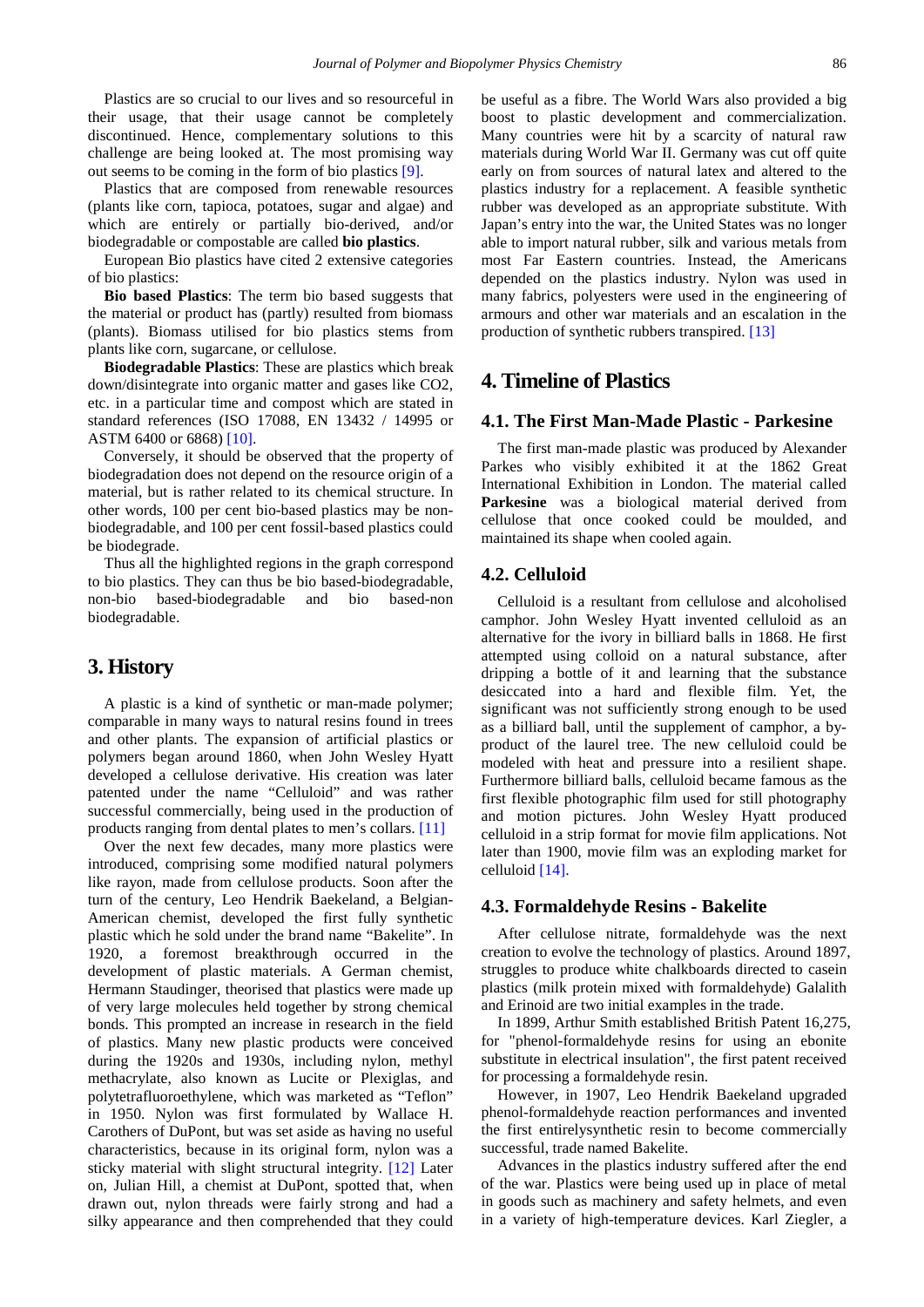German chemist established polyethylene in 1953, and the following year Giulio Natta, an Italian chemist, developed polypropylene. These are two of present day's most universally used plastics. During the next decade, the two scientists received the 1963 Nobel Prize in Chemistry for their research of polymers. [\[15\]](#page-6-13)

# **5. Present Scenario in the Field of Bio-Plastics**

A considerable amount of research and study has been carried out in the field of bio plastics already where Polyhydroxyalkanoate, PLA and PHBs have been extracted from various plant-based sources [\[16\]](#page-6-14) such as sugarcane [\[17\],](#page-6-15) corn and rice [\[18\],](#page-6-16) switch grass, cellulose [\[19\],](#page-6-17) vegetable oil [\[20\]](#page-6-18) or even some genetically modified sources [\[21\]](#page-6-19) etc. or the advances in the plastic production from agricultural and industrial waste [\[22\]](#page-6-20) like waste water activated sludge [\[23\],](#page-6-21) milk whey, lignin (waste product in the pulp and paper industry) [\[2\]](#page-6-1) or the bacterial sources [\[24\]](#page-6-22) like the gene from bacterium R. eutropha, that codes for an enzyme that allows bacteria to produce polyhydroxyalkanoate (PHA)-a naturally occurring form of polyester—starting with only sunlight, water, and a carbon source patented by MIT scientists at Metabolix. The most recent of the developments being the possible production of plastic chitosan extracted from shrimp shells, a resilient form of chitin, which researchers at Harvard's Wyss Institute for Biologically Inspired Engineering say is the "the second-most abundant organic material on Earth." Capturing atmospheric Carbon and Methane presents an exciting climate mitigation strategy for the bio plastics industry. New light technologies is creating PHA from the air carbon. These are the highlights that helped us to come up with the idea and shaped the study with practicality and social-applicability.

To try and make starch more functional, researchers have tried blending it with other plastics like polythene. They anticipated that this would make the overall product more biodegradable than polythene on its own. Unfortunately, this was not the case. The plastic had a tendency to fall to bits but the pieces were less biodegradable than routine starc[h.\[25\]](#page-6-23) More recently, a scientist called Catia Bastioli from Italy has taken starch treated with acid and propan-1,2,3-triol and assorted it with the polymer PVA (used in white glue). The resulting polymer was found to be biodegradable as well as water soluble. This indicates that its use is restrained to things like packing dry goods, or replacing polystyrene foam, which is not biodegradable and is made from oil.<sup>[26]</sup>

India generates about 70 million tons of wheat per year or about 12 per cent of world production .This amount of wheat can thus be utilized in production of bio plastics by starch extraction since the major components in wheat are starch and protein. Research in the field of bio plastics intends to prove that there is a copiousness of eco-friendly, renewable sources for plastic production, that are even biodegradable in most cases thus eradicating the costs of storage and disposal significantly [\[27\].](#page-6-25)

A wide range of oil-based polymers is presently used in packaging applications. These are essentially all nonbiodegradable, and some are even difficult to recycle or reuse since the complex composites have capricious levels of contamination. Recently, considerable progress has been made in the enhancement of biodegradable plastics, largely from renewable natural resources, to engender biodegradable materials with similar functionality to that of oil-based polymers. The growth in these bio-based materials has several potential advantages for greenhouse gas balances and other environmental impacts over entire life cycles and in the use of renewable, rather than finite resources. It is anticipated that use of biodegradable materials will subsidise to sustainability and reduction in the environmental impact allied with disposal of oil-based polymers[.\[28\]](#page-6-26)

# **6. Life Cycle**



**Figure 2.** Lifecycle of a generic bio plasti[c \[29\]](#page-6-27)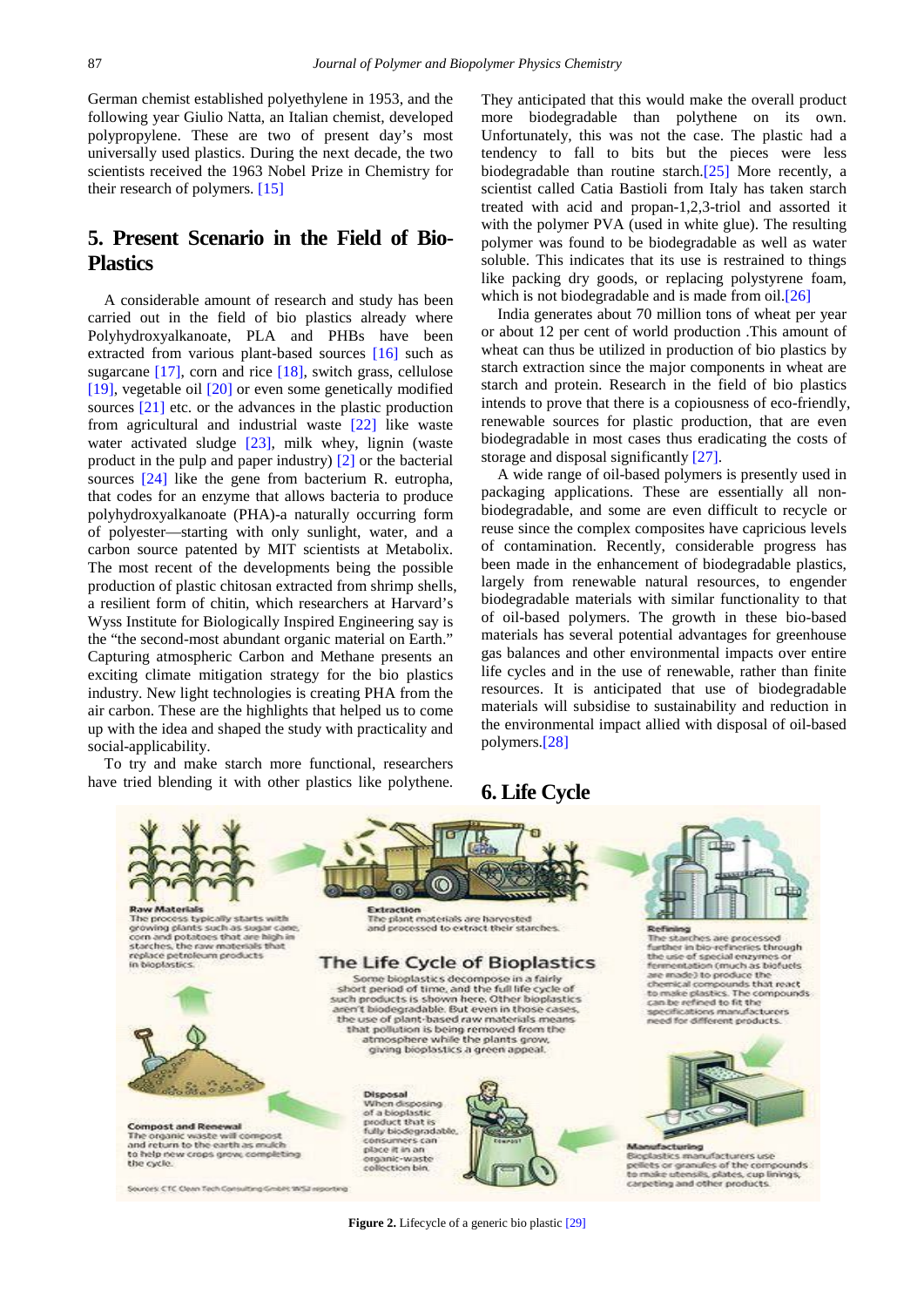# **7. Cost**

With the exemption of cellulose, most bio plastic technology is fairly new and presently not cost

- **Bioplastics Market Share**
- Cellulose acetate
- **Extruded Starch**
- Polyhydroxyalkanoates (PHAs) and others





Forecast market growth is anticipated to be the highest in non-biodegradable bio plastics. Bio plastics could also be used in more sophisticated applications such as<br>medicine delivery systems and chemical delivery systems and chemical microencapsulation. They may also replace petrochemical-based adhesives and polymer coatings. However, the plastics market is complex, highly refined and manufacturers are very selective with regard to the specific functionality and cost of plastic resins. For bio plastics to make market grounds they will need to be more cost competitive and provide functional properties that manufacturers require.

# **8. Advantages of Bioplastcs**

### **8.1. Eco Friendly**

Long-established plastics are the petroleum based plastics which depend on fossil fuels which is an untenable source. Also, procuring fossil fuels does a lot of damage to the natural environment. Bio-plastics on the other hand, are crafted from biomass like trees, vegetables, even waste which is completely bio-degradable. So bioplastics are prepared from completely renewable sources. Even during the engineering of plastics, a lot of pollution follows, for example, during fabrication, PVC plants can release dioxins, known carcinogens that bio-accumulate in humans and wildlife and are linked with reproductive and immune system maladies [\[31\].](#page-6-29)

#### **8.2. Require less Time to Degrade**

Conventional plastics take thousands of years to break down and degrade, these plastics stay in the environment, most markedly on the ocean beds where they do the maximum damage for years. These plastics obstruct the growth and destroy the natural habitats.

Bio plastics on the other hand, involve considerably less time to biodegrade. This degradation can be carried out at home for some bio plastics and even for the bio plastics which need definite conditions, time needed to degrade completely is significantly less. This reduces the vast pressure on our prevailing landfills[.\[32,33\]](#page-6-30)

competitive with conventional petro plastics. Bio plastics do not reach the fossil fuel parity on fossil fuel stemmed energy for their manufacturing, cutting cost advantage

#### **8.3. Toxicity**

Some of the plastics degrade rapidly in the oceans liberating very harmful chemicals into the water bodies, thus impairing the animals, plants and also harming the humans by inflowing the food chain. Biodegradable plastics are entirely safe and do not have any chemicals or pollutants. This plastic innocuously breaks down and gets absorbed into the earth. Such advantages of bio plastics are of great importance, as the toxic plastic load on the earth is maturing and at this rate will trigger a complete span of problems for the future generations[.\[34\]](#page-6-31)

#### **8.4. Lower Energy Consumption**

Companies still use fossil fuels for the production of bio plastics; however, many bio plastics use considerably less fuel for their construction. For example, Polylactic acid production involves much lesser energy consumption than the other plastics.

#### **8.5. Environmental Protection**

Incinerating fossil resources heightens the share of CO2 in atmosphere, which results in an increase of the average temperature (greenhouse effect). Scientists see a distinct association between CO2 increase in atmosphere and the increase of number of thunderstorms, floods and aridity. Climate protection is currently is an essential part of environmental policy, due to the fact that climate change can generate extensive negative aftermaths. Governments and organisations work against this menace with focussed measures [\[35\].](#page-6-32)

# **9. Challenges for Bioplastics**

#### **9.1. Misconceptions**

Polylactic Acid (PLA)

Thermoplastic Starch/Blends

over petroleum-based plastic.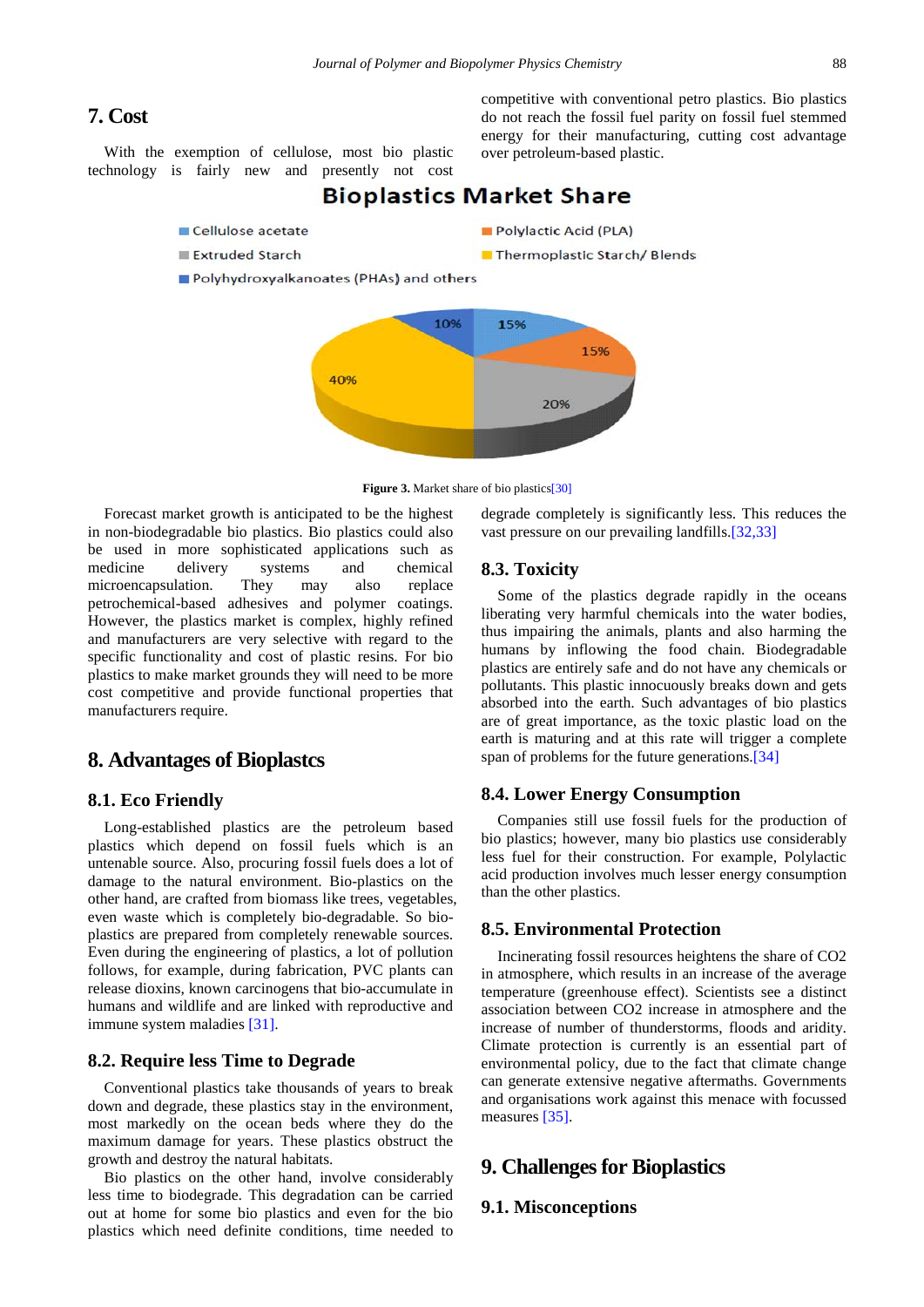Even though bio degradable plastics are anticipated to be good for the environment, they can damage the nature in certain ways. Emanation of Greenhouse gases like methane and carbon-dioxide, while they are degrading, is huge at landfill sites. This can be controlled by designing plastics so that they can disintegrate and break down slowly or by accumulating the methane released and use it elsewhere as fuel. Some bio plastics require specific conditions to degrade, these requirements may not be available at all the landfills or consumers may not have access to landfills, in such cases it is essential to design bio plastics that are bio degradable in ordinary soil composting conditions. [\[36\]](#page-6-33)

#### **9.2. Environmental Impact**

Starch based bio plastics are manufactured generally from plants like corn, potatoes and so on. This sets huge pressure on the agricultural crops as they have to gratify the needs of the ever growing populace. To craft out bioplastics, crops have to be grown and this could lead to deforestation.

Bio plastics are commonly produced from crops like corn, potatoes, and soybeans. These crops are often genetically modified to advance their resistance to diseases, pests, insects etc. and increase their yield. This exercise however holds a high risk to the environment as such crops can be toxic for humans as well as for animals[.\[37\]](#page-6-34)

#### **9.3. Cost**

Bioplastics are a novel technology and entail still more research and development to get ascertained. Bio plastics are not thus, equivalent to conventional plastics, with respect to cost issues.

# **10. Future Prospects in the Field of Bioplastics**

The prompt development of plastic manufacture was a 20th century phenomenon on a historical scale. The low cost of plastics and its resourcefulness have flagged a way for an extensive range of applications. As the plastics are non-biodegradable and found to have toxic properties on human, animals and environment, the bio plastics came into being. Bio plastics are biodegradable and can be stemmed from renewable biological sources. Bioplastics have identical applications as plastics. Though, there are various sources of bio plastics like plants, animals and microbial sources, they have some boundaries such as non-availability of high biomass and complications involved in refinement. In such cases, seaweeds can aid as one of the substitutes for the manufacture of bio plastics because of its high biomass, its proficiency to grow in a varied range of environments and its fostering in natural environment when linked to other microbial sources which necessitate a definite environment for their cultivation. In addition to the above advantages, seaweeds are cost effective, minimalize the effect on the food chain and do not depend on chemicals. Bio plastics from seaweeds are stated to be more resilient to microwave radiation, less brittle and resilient. The technology expansion for the seaweeds-based bio plastics are still

under the research stage and it is anticipated that suggestive developments would be made in the bio plastics industries and can make seaweed bio plastics a reality in future. Fermentation and genetic engineering can take the lead in employing novel systems to make bio plastics from seaweeds which would make them as a sustainable alternative. [\[38\]C](#page-6-35)assava, corn, sago and the other food yields have been frequently used as raw materials to manufacture green plastics. Yet, plastics fabricated from such crops cannot be personalized to be apt for a particular requirement owing to their weak water resistance and mechanical properties. At the moment, researchers are thus considering alternative raw materials from other sustainable resources to design plastics. Their current published studies have communicated that marine red algae that has been previously extensively used as a raw material for engendering biofuels, is one of the prospective algae crops that can be set into plastics [\[39\].](#page-6-36)

A recent study also states that it is theoretically possible to harvest all major bio plastics from biomass. In most cases, more than even one process can be envisioned. In this case, the conceivable ways to manufacture the most frequently used polymers from biomass are studied. This includes vinyl polymers, polyesters, polyamides, polyurethanes, and synthetic rubbers. Moreover, the most assuring recently developed polymers that can be manufactured from biomass have been investigated. [\[40\]](#page-6-37) Although production costs are still a setback for an extensive usage of biopolymers, their application as low volume high cost entries is befitting the actuality. The future trend is to direct on the expansion of more effectual and economical practices for PHA production, isolation, purification and enhancement of PHA material properties [\[41\].](#page-6-38)

# **11. Conclusion**

The idea for carrying out this study was to conduct a comparative study bringing up the pros and cons of the conventional petro-plastics as opposed to the new-age degradable bio-derived plastics. Round about 80% by weight of all chemicals manufactured by the petrochemical industry are employed in polymer materials. Manufacturing these resources from biomass instead of fossil resources hence significantly subsidises to the expansion of the bio-based economy. Improper plastic waste management has even led to the dwindling nature of petroleum resources, increased emission of greenhouse gases into the atmosphere and disruption of aquatic life. Bio-plastics have recently come up as an integrated sustainable alternative to plastic management in order to reduce the petroleum dependency as well as better plastic disposal means. The fundamental idea of bio-derived plastics is to alter the very source of producing plastics i.e. the classic petroleum sources were replaced with a more abundant, accessible, renewable, economic and degradable source. Through this study, the authors stress upon the need of making a much-needed switch to Bio-plastics for transforming to a sustainable future as it is the view of the authors that bio-plastics are a much more feasible, renewable and sustainable option when compared to the high-energy consuming conventional petro-plastics. Thus,